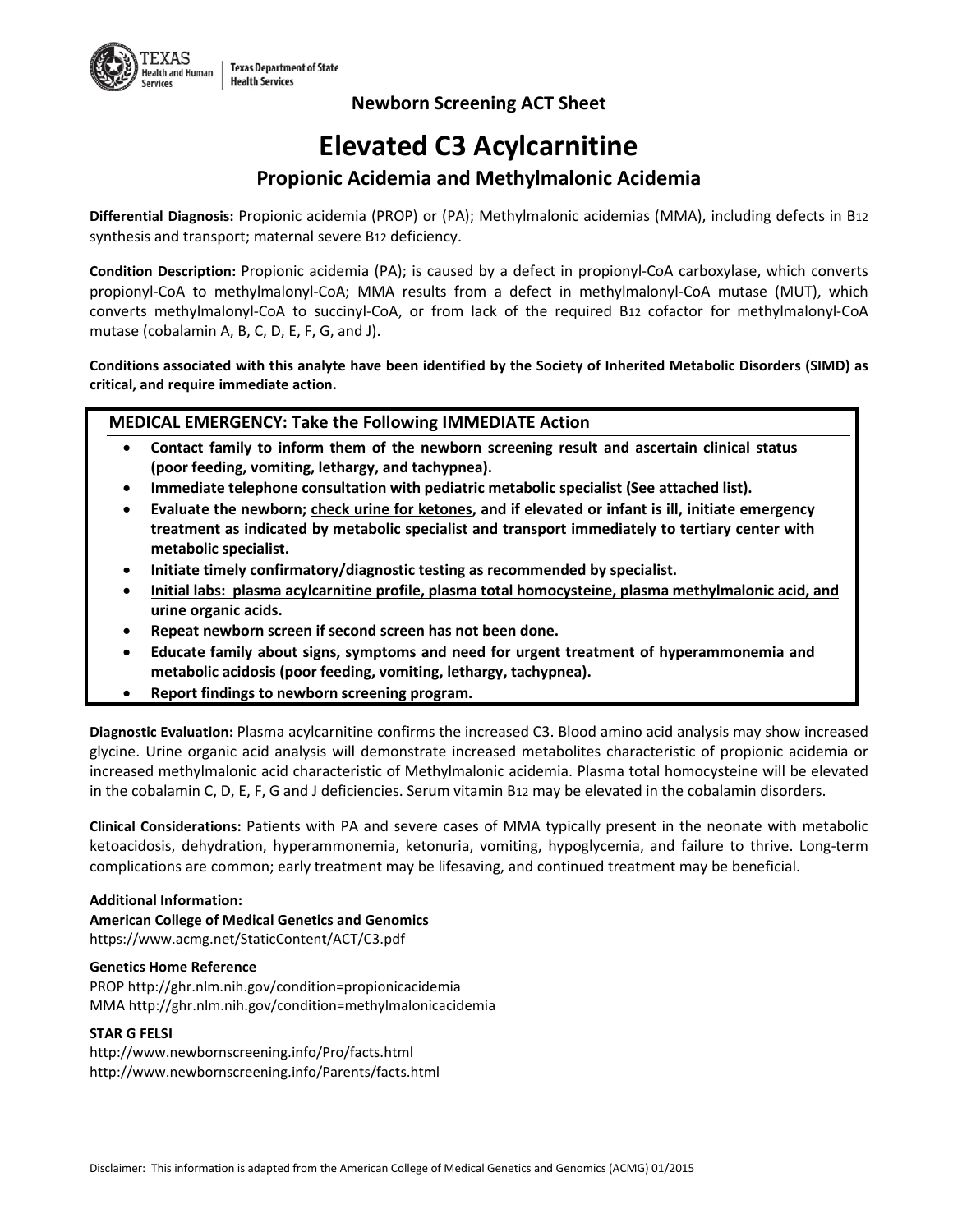# **Propionic Acidemia (PROP or PA)**

#### **What is PROP?**

Propionic acidemia (PROP) is an inherited condition in which the body is unable to break down certain proteins and fats. It is considered an organic acid condition because it can lead to a harmful amount of organic acids and toxins in the body. If left untreated, it can cause brain defects or even death. However, if the condition is identified early in life and proper treatment is begun, children with PROP can minimize some of the early complications of the condition.

#### **What Causes PROP?**

Enzymes help start chemical reactions in the body. PROP happens when an enzyme called "propionyl CoA carboxylase" (PCC) is missing or not working. This enzyme changes certain amino acids so the body can use them. Glycine and propionic acid build up in the blood and cause problems when PCC doesn't work.

#### **What Symptoms or Problems Occur with PROP?**

*[Symptoms are something out of the ordinary that a parent notices.]*

PROP causes periods of illness called Metabolic Crises. Early symptoms of a Metabolic Crisis are:

- poor appetite
- low muscle tone (floppy muscles and joints)
- too much sleepiness or lack of energy
- vomiting

If a Metabolic Crisis isn't treated, a child with PROP can develop:

- breathing problems
- seizures
- swelling of the brain
- stroke
- coma, sometimes leading to death

Later problems can include:

- intellectual disabilities
- low ability to fight illnesses
- osteoporosis (weak bones)
- inflamed pancreas gland
- skin rashes
- poor growth

#### **What is the Treatment for PROP?**

The following treatments are often used for children with PROP:

**1. Low-protein diet, medical foods and medical formula** – The best treatment for PROP is a diet low in protein. Most of the low-protein food will be carbohydrates (such as bread, cereal, noodles, fruits, vegetables). High-protein foods that should be limited or not eaten at all include:

- milk and milk products
- meat and poultry
- fish
- eggs
- dried beans and peas
- nuts and peanut butter

The doctor may prescribe a special medical formula with the right amount of protein. There are also medical foods available for people with PROP.

**2. Do not go a long time without food** – Some babies and young children can have a Metabolic Crisis if they don't eat often enough. They shouldn't go without food for more than 4 to 6 hours. Some children may need to eat even more often. Your dietitian can give ideas for suitable snacks and knows the right foods for your child to eat.

**3. Medication** – The doctor may prescribe Lcarnitine for your child. This is safe and natural and helps the body make energy.

#### **Things to Remember**

Even minor illness such as a cold or flu can cause a Metabolic Crisis. Call your doctor right away when your child has any of the following:

- loss of appetite
- vomiting
- diarrhea
- infection or illness
- fever

Many children with PROP must be treated in the hospital during illness to avoid serious health problems.

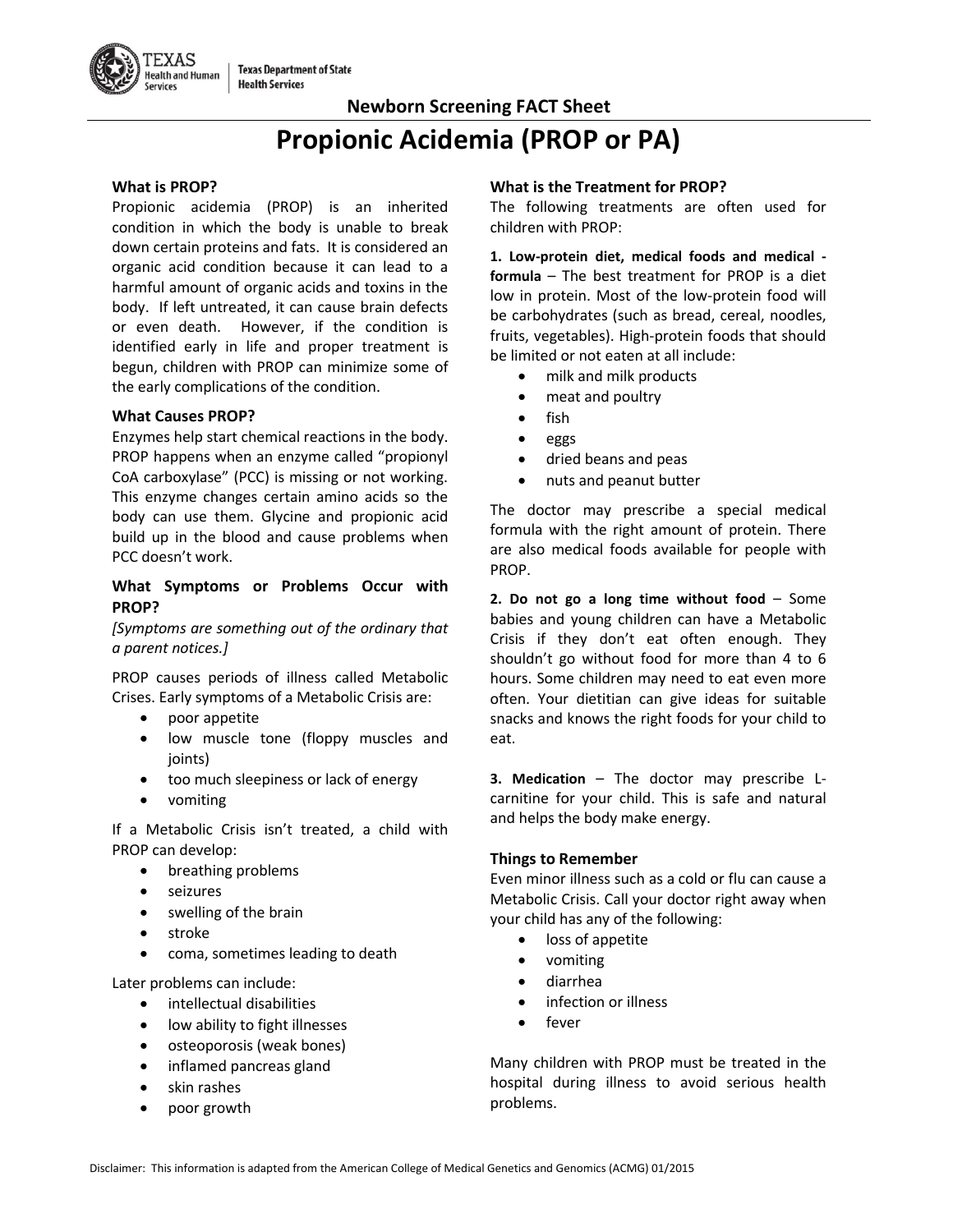# **Methylmalonic Acidemia (MMA)**

#### **What is MMA?**

Methylmalonic acidemia (MMA) is a condition with many different forms, all of which have different causes and treatments. Methylmalonic acidemia caused by methylmalonyl-CoA mutase deficiency is just one type of MMA. In addition methylmalonic acidemia can be caused by cobalamin disorders A and B, or methylmalonic acidemia with homocystinuria, which is caused by cobalamin disorders C, D, E, F, G and J.

#### **What Causes MMA?**

Enzymes help start chemical reactions in the body. Special enzymes break down certain amino acids and fatty acids from the protein in food so that the body can use them. MMA happens when one of these special enzymes is missing or not working. There are a number of different kinds of MMA. Some improve with Vitamin B12 injections (Vitamin B12-responsive), and some do not (Vitamin B12 non-responsive).

#### **What Symptoms or Problems Occur with MMA?**

*[Symptoms are something out of the ordinary that a parent notices.]*

MMA causes periods of illness called Metabolic Crises. Some of the first symptoms of a Metabolic Crisis are:

- poor appetite
- low muscle tone (floppy arms and legs)
- vomiting
- too much sleepiness or lack of energy

If a Metabolic Crisis is not treated, a child with MMA can develop:

- breathing problems
- seizures
- stroke
- coma, sometimes leading to death

Later problems can include:

- intellectual disabilities
- low ability to fight illnesses
- poor growth
- muscle spasms
- kidney problems
- skin rashes
- tight muscles
- brittle bones

#### **What is the Treatment for MMA?**

**1. Medication** – Vitamin B12 shots are the main treatment for Vitamin B12 -responsive MMA, caused by not enough cobalamin A & B. Vitamin B12 helps most children with the first form (A). It helps close to half of children with the second form (B). Your child's doctor may prescribe L-carnitine. This is safe and natural and helps body cells make energy. Antibiotics may help.

**2. Low-protein diet, medical foods and medical formula** – Foods high in protein should be limited or not eaten at all. They include:

- milk and milk products
- meat and poultry
- fish
- eggs
- dried beans and peas
- nuts and peanut butter

The doctor may give your child a special medical formula. A dietitian will tell you what kind of formula is best and how much to use. A nutritionist or dietician can help you plan a healthy diet for your child.

#### **Things to Remember**

Even minor illness can lead to a Metabolic Crisis in children with MMA. Call your doctor right away when your child has any of the following:

- loss of appetite
- vomiting
- diarrhea
- infection or illness
- fever

Children need extra fluids and starchy food (such as bread, rice, cereal, noodles) when they're sick in order to prevent a Metabolic Crisis. During illness, you should limit protein and give your child starchy foods and fluids. Sick children with MMA may need to be treated in the hospital to avoid serious health problems.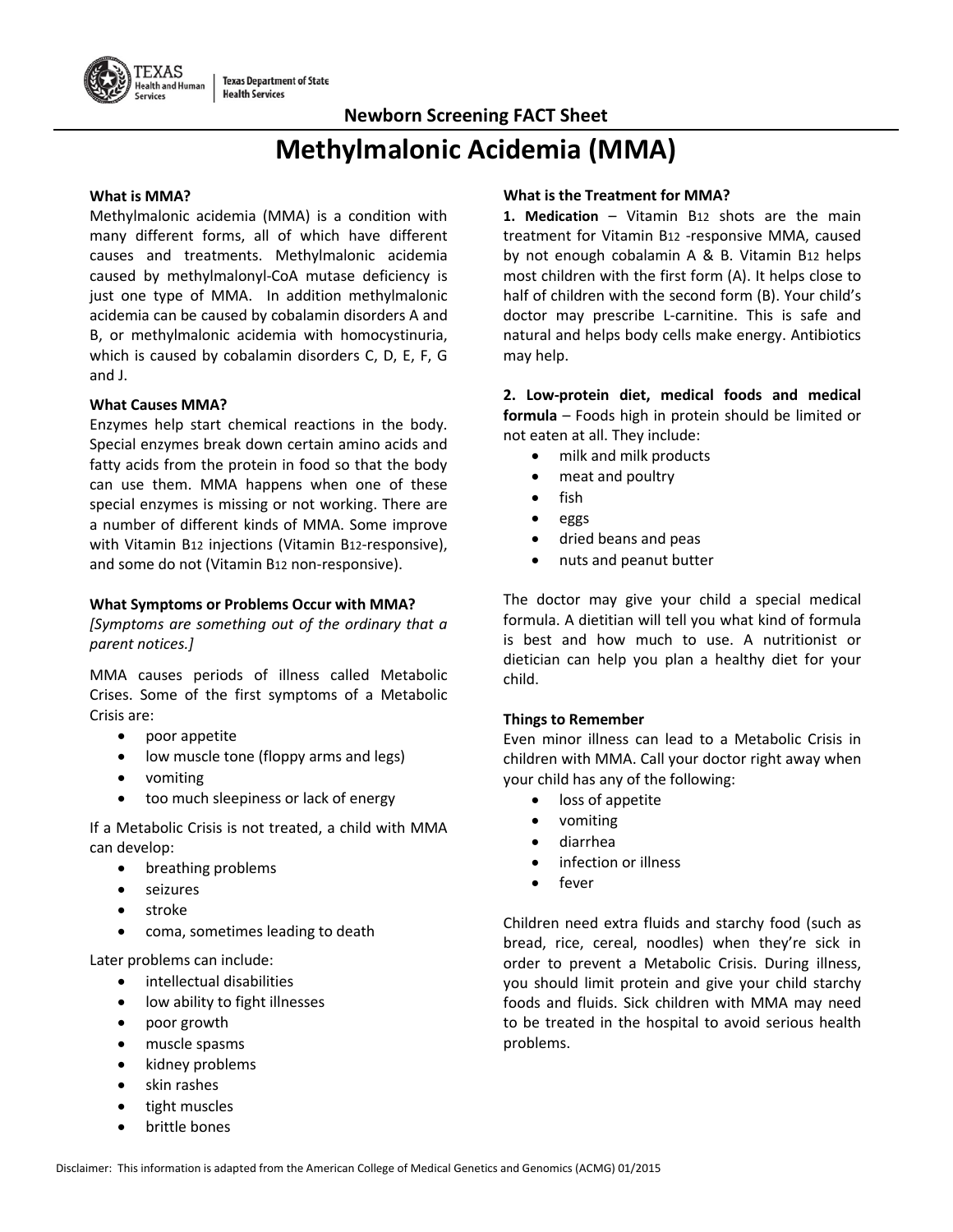

# **Methylmalonic Acidemia (MMA) Cobalamin A, B Type (Cbl A, B)**

#### **What is Methylmalonic Acidemia Cobalamin A, B Type (Cbl A, B)?**

Methylmalonic acidemia (MMA) is a condition with many different forms, which all have different causes and treatments. Methylmalonic acidemia caused by cobalamin disorders A and B (Cbl A, B) is just one type of MMA.

MMA is a condition in which the body is unable to break down certain fats and proteins. It is considered an organic acid condition because it can lead to a harmful amount of organic acids and toxins in the body. MMA caused by cobalamin A or cobalamin B deficiencies is one type of MMA. Children with this form of the condition have trouble producing cobalamin enzymes A and B. Cobalamin enzymes are necessary for the body to break down certain foods.

#### **What Causes MMA Cbl A, B?**

When we eat food, enzymes help to break it down. Some enzymes break down proteins into their building blocks, amino acids. Other enzymes break down these amino acids. In Cbl A, B, the enzymes "cobalamin A" and "cobalamin B" are not working correctly. Cbl A, B enzymes help break down amino acids. Children with Cbl A, B either do not make enough or make non-working Cbl A, B enzymes. When these enzymes do not work, their bodies cannot break down the amino acids isoleucine, valine, methionine, and threonine. This causes a build-up of harmful substances in the body.

Cbl A, B is an autosomal recessive genetic condition. This means that a child must inherit two copies of the non-working gene for Cbl A, B, one from each parent, in order to have the condition. The parents of a child with an autosomal recessive condition each carry one copy of the non-working gene, but they typically do not show signs and symptoms of the condition. While having a child with Cbl A, B is rare, when both parents are carriers, they can have more than one child with the condition.

#### **What Symptoms or Problems Occur with MMA Cbl A, B Type?**

*[Symptoms are something out of the ordinary that a parent notices.]*

#### **Early Signs**

The signs of MMA Cbl A, B can begin at any time from birth to adulthood. In most cases, signs first appear during infancy (as early as the first few days after birth). For babies, signs of Cbl A, B can include:

- sleeping longer or more often
- vomiting
- weak muscle tone (also called hypotonia)
- fever
- breathing trouble
- frequent illnesses and infections
- increased bleeding and bruising

Many of these signs may occur when your baby eats foods that his or her body cannot break down. They can be triggered by long periods of time without eating, illnesses, and infections.

If your baby shows any of these signs, be sure to contact your baby's doctor immediately.

#### **What is the Treatment for MMA Cbl A, B Type?**

**Supplements and Medications** - There are two types of MMA: cobalamin disorders and MUT deficiencies. One of the ways these two types of MMA differ is their response to vitamin B12. MUT deficiencies are considered non-vitamin B12 responsive.

Cobalamin deficiencies are vitamin B12 responsive. In these cases, vitamin B12 injections can prevent symptoms. This type of treatment is more successful for cobalamin A disorders than for cobalamin B disorders, but it is helpful for both.

Your baby's doctor might also recommend L-carnitine supplements. These supplements help the body break down fats and they can remove harmful substances from the body. Your baby's doctor will need to write a prescription for these supplements.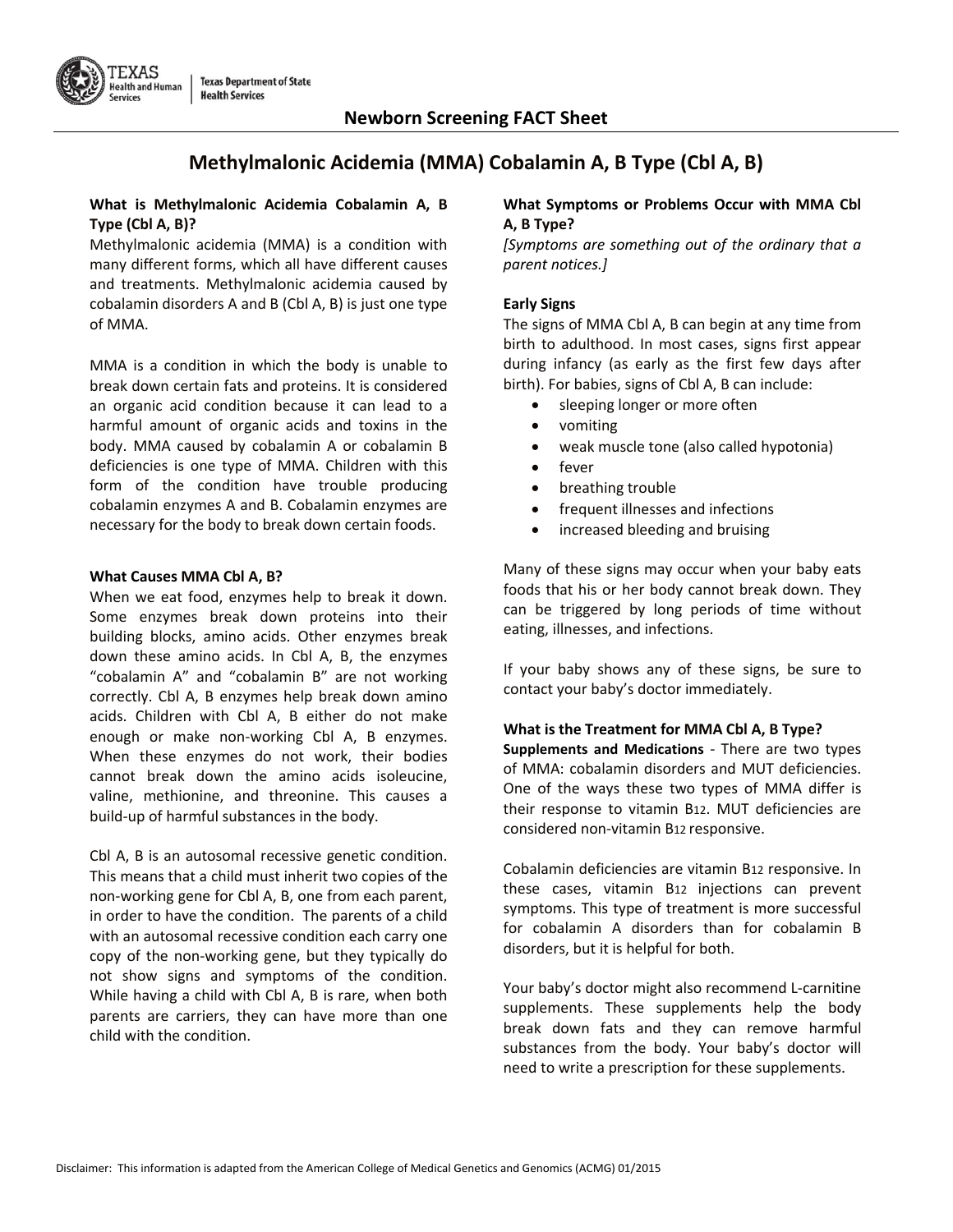

## **Newborn Screening FACT Sheet** (Page 2)

# **Methylmalonic Acidemia (MMA) Cobalamin A, B Type (Cbl A, B)**

**Dietary Treatment –** Some forms of Cobalamin A and B may not require dietary management. Other children may need a very carefully monitored diet. Children with MMA need to avoid certain fats and proteins because their bodies cannot break down these substances. Your baby's doctor can recommend special formulas made for babies with organic acid conditions. These formulas will likely need to be continued through adulthood

It is also important for your baby to eat frequently. Long periods without food, illnesses, and infection may trigger many of the signs mentioned in the Early Signs section.

#### **Things to Remember**

Even minor illness can lead to a Metabolic Crisis in children with MMA Cbl A, B Type. Call your doctor right away when your child has any of the following:

- loss of appetite
- vomiting
- diarrhea
- infection or illness
- fever

Children need extra fluids and starchy food (such as bread, rice, cereal, noodles) when they're sick in order to prevent a Metabolic Crisis.

During illness, you should limit protein and give your child starchy foods and fluids. Sick children with MMA Cbl A, B may need to be treated in the hospital to avoid serious health problems.

Work with your baby's doctor to determine the next steps for your baby's care. Your baby's doctor will help you coordinate care with a physician who specializes in metabolism, a dietician who can help plan your child's specialized diet, or other medical resources in your community.

Some children with MMA have developmental delays. If you think that your baby is not meeting his or her developmental milestones, ask your baby's doctor about the next steps in requesting a developmental evaluation and care.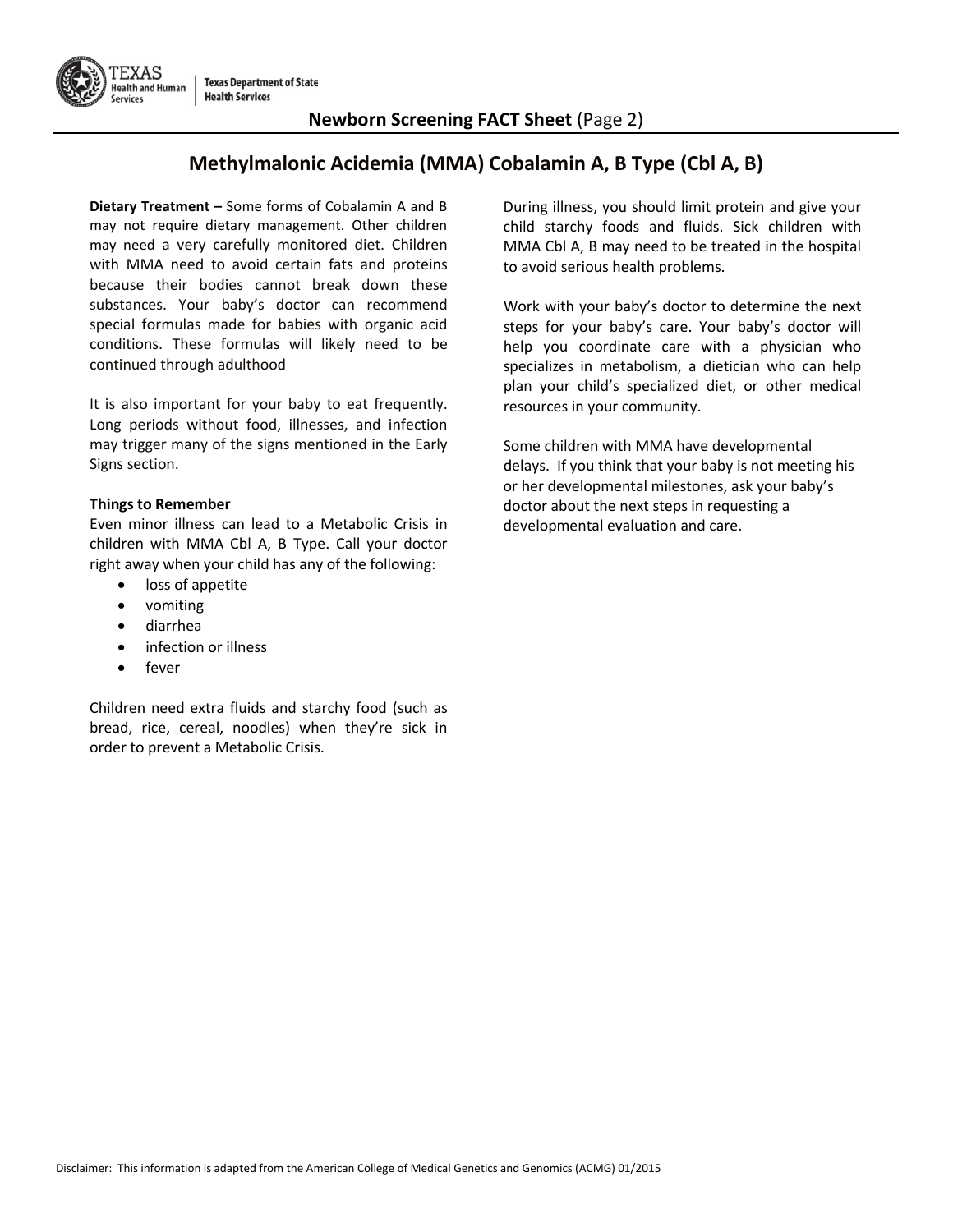

## **Methylmalonic Acidemia (MMA) with Homocystinuria (Cbl C, D, E, F, G, and J)**

#### **What is Methylmalonic Acidemia (MMA) with homocystinuria (Cbl C, D, E, F, G, and J)?**

MMA is a condition in which the body is unable to process certain fats and proteins. It is considered an organic acid condition because it can lead to a harmful excess of certain toxins and organic acids. MMA with homocystinuria (Cbl C, D, E, F, G, and J) is one type of MMA. Individuals with this form of MMA have trouble producing certain cobalamin enzymes, which causes harmful levels of homocysteine and methylmalonic acid to build up in their bodies.

#### **What Causes Cbl C, D, E, F, G, or J?**

When we eat food, enzymes help break it down. Certain enzymes break down proteins into their building blocks, amino acids. Other enzymes break down these amino acids.

Some enzymes need help from vitamins like vitamin B12 (also called cobalamin). The enzymes that break down the amino acids isoleucine, valine, methionine, and threonine need vitamin B12 to work correctly.

If your baby has Cbl C, D, E, F, G, or J, his or her body cannot use vitamin B12 correctly. Your baby's body either does not make enough or makes non-working enzymes that are supposed to turn vitamin B12 from food into a form that the body can use.

Cbl C, D, E, F, G, and J is an autosomal recessive genetic condition. This means that a child must inherit two copies of the non-working gene for Cbl C, D, E, F, G, or J one from each parent, in order to have the condition. The parents of a child with an autosomal recessive condition each carry one copy of the non-working gene, but they typically do not show signs and symptoms of the condition. While having a child with Cbl C, D, E, F, G, or J is rare, when both parents are carriers, they can have more than one child with the condition.

#### **What Symptoms or Problems Occur with Cbl C, D, E, F, G, or J** *[Symptoms are something out of the ordinary that a parent notices.]*

Signs of Cbl C, D, E, F, G, or J could begin anywhere between the first few days of life and 14 years of age. Children with Cbl C usually show symptoms between the first few days and the first month of life.

Children with Cbl D deficiency do not show signs until later in childhood. If your baby has Cbl C, D, E, F, G, or J you might notice signs including:

- delayed growth
- small head size
- skin rash
- vomiting
- poor appetite
- diarrhea
- fever
- sleeping longer or more often
- tiredness
- weak muscle tone (called hypotonia)

Many of these signs may occur when your baby eats foods that his or her body cannot break down. They can be triggered by long periods of time without eating, illnesses, and infections.

If your baby shows any of these signs, be sure to contact your baby's health care provider immediately.

#### **What is the Treatment for Cbl Cbl C, D, E, F**, **G, or J?**

**Dietary Treatment -** Your baby will probably need to be on a restricted diet to avoid proteins that his or her body cannot break down. A dietician or nutritionist can help you plan a low-protein diet that still gives your baby the right nutrients for healthy growth.

Your baby's doctor might recommend special formulas or foods especially for children with Cbl C, D, E, F, G, or J. These formulas will likely need to continue through adulthood.

Eating often will also help prevent your baby from experiencing many of the signs mentioned in the previous section. Illnesses and infections can also trigger these signs.

**Supplements and Medications -** Supplements can also help treat Cbl C, D, E, F, G, or J. Vitamin B12 can help reduce the signs and symptoms of the condition in some children. Your baby's doctor may need to try this treatment for a short period of time in order to determine if it is an effective treatment for your baby. Talk to your baby's doctor before starting vitamin B12 treatment.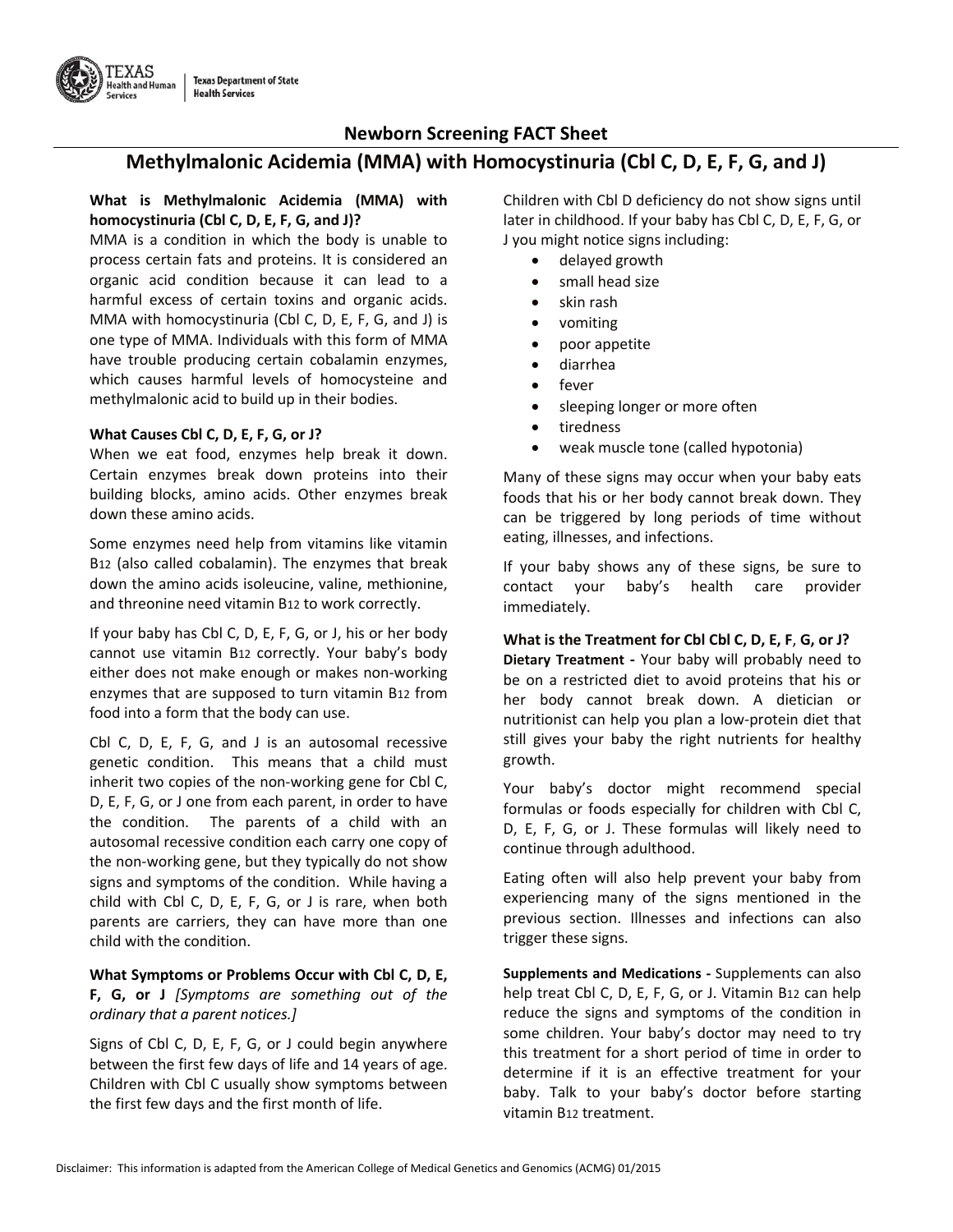

### **Newborn Screening FACT Sheet** (Page 2)

## **Methylmalonic Acidemia (MMA) with Homocystinuria (Cbl C, D, E, F, G, and J)**

L-carnitine is another substance that helps get rid of harmful waste products in the body. Some babies do not need this supplement, but your baby's body might not be making enough carnitine naturally. Your baby's doctor can tell if your baby needs these supplements and write an appropriate prescription.

Betaine supplements can help lower homocysteine levels in your baby's blood. Your baby's doctor can write a prescription for these supplements.

#### **Things to Remember**

Even minor illness can lead to a Metabolic Crisis in children with Cbl C, D, E, F, G, or J. Call your doctor right away when your child has any of the following:

- loss of appetite
- vomiting
- diarrhea
- infection or illness
- fever

Children need extra fluids and starchy food (such as bread, rice, cereal, noodles) when they're sick in order to prevent a Metabolic Crisis. During illness, you should limit protein and give your child starchy foods and fluids. Sick children with Cbl C, D, E, F, G, or J may need to be treated in the hospital to avoid serious health problems.

Work with your baby's doctor to determine the next steps for your baby's care. Your baby's doctor may help you coordinate care with a physician who specializes in metabolism, a dietitian who can help plan your child's specialized diet, or other medical resources in your community. Some children Cbl C, D, E, F, G, or J have developmental delays. If you think that your baby is not meeting his or her developmental milestones, ask your baby's doctor about the next steps in requesting a developmental evaluation and care.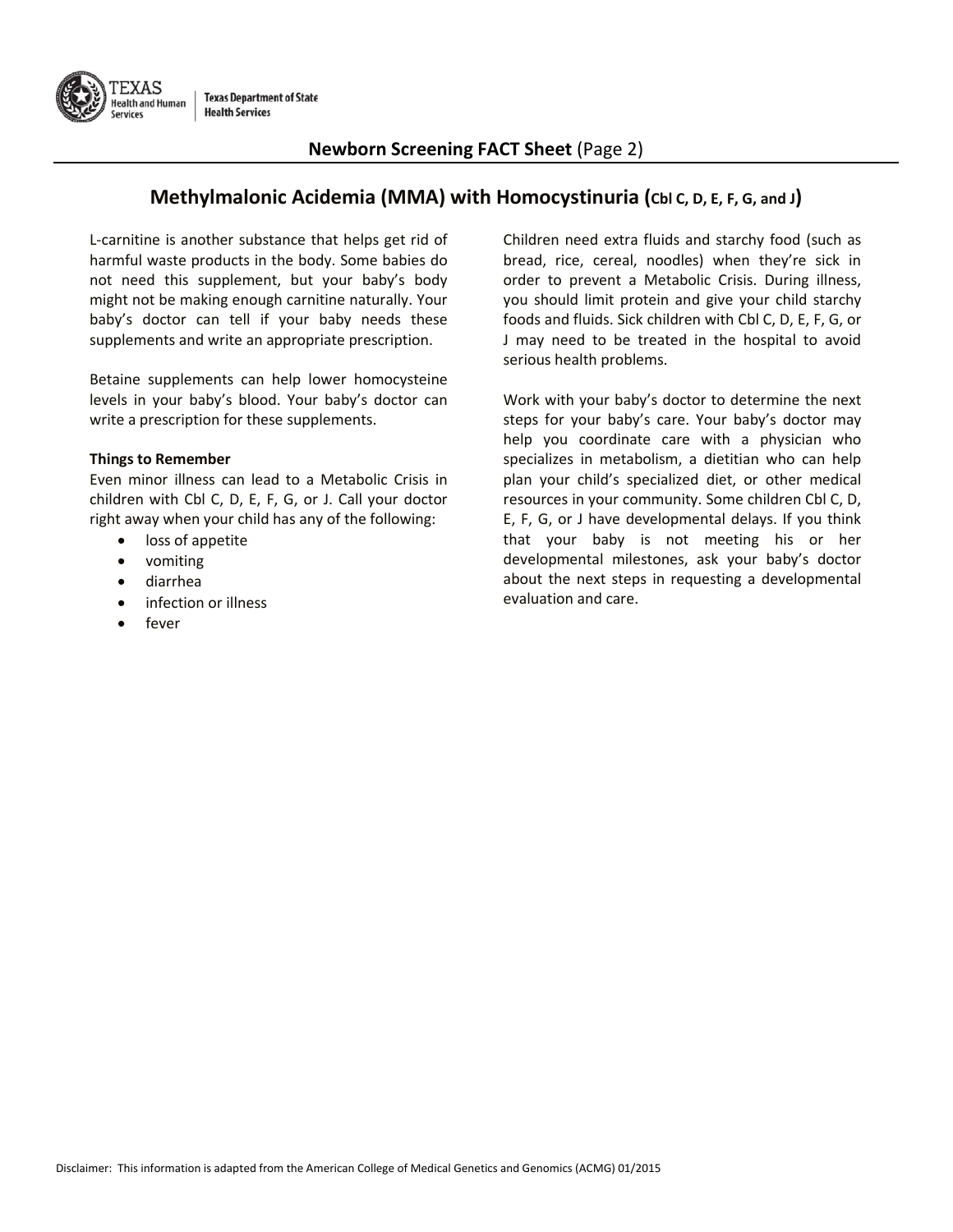

# **Methylmalonic Acidemia Mutase Deficiency** (**methylmalonyl-CoA mutase deficiency) (MUT)**

#### **What is Methylmalonic Acidemia Mutase Deficiency?**

Methylmalonic acidemia (MMA) is a condition with many different forms, all of which have different causes and treatments. MMA caused by methylmalonyl-CoA mutase deficiency is just one type of MMA.

#### **What Causes MMA Mutase Deficiency?**

When we eat food, enzymes help break it down. Some enzymes break down proteins into their building blocks, amino acids. Other enzymes break down fats into their building blocks, fatty acids. More enzymes break down these amino acids and fatty acids.

In MMA, the enzyme methylmalonyl-CoA mutase is not working correctly. This enzyme helps break down odd-chain fatty acids and the amino acids isoleucine, valine, methionine, and threonine. If your baby is affected with MMA mutase deficiency, then his or her body is either not making enough or making nonworking methylmalonyl-CoA mutase enzymes.

In "MMA mutase deficiency 0" forms of MMA mutase deficiency, this enzyme is completely deficient. That means that there are no working methylmalonyl-CoA mutase enzymes in the body. In the "MMA mutase deficiency+" forms, some methylmalonyl-CoA mutase enzymes work correctly, but there are not enough. Without enough working enzymes, your baby's body has trouble using fats and proteins for energy.

MMA mutase deficiency is an autosomal recessive genetic condition. This means that a child must inherit two copies of the non-working gene for MMA mutase deficiency, one from each parent, in order to have the condition. The parents of a child with an autosomal recessive condition each carry one copy of the non-working gene, but they typically do not show signs and symptoms of the condition. While having a child with MMA mutase deficiency is rare, when both parents are carriers, they can have more than one child with the condition.

#### **What Symptoms or Problems Occur with MMA Mutase Deficiency?**

*[Symptoms are something out of the ordinary that a parent notices.]*

**Early Signs -**Signs of MMA mutase deficiency can start at any time from birth to adulthood. In most cases, the signs begin during infancy (either in the first few days or in the first few months of life). For babies, signs of MMA mutase deficiency can include:

- sleeping longer or more often
- tiredness
- vomiting
- weak muscle tone (also called hypotonia)
- fever
- breathing trouble
- frequent illnesses and infections
- increased bleeding and bruising

Many of these signs may occur when your baby eats foods that his or her body cannot break down. They can be triggered by long periods of time without eating, illnesses, and infections.

If your baby shows any of these signs, be sure to contact your baby's doctor immediately.

**What is the Treatment for MMA Mutase Deficiency?** There are two types of MMA: cobalamin disorders and MMA mutase deficiency. Cobalamin disorders are considered vitamin B12 responsive. MMA mutase deficiency deficiencies are non-vitamin B12 responsive. You may hear about other babies with MMA receiving vitamin B12 injections. This treatment will not help a baby with MMA mutase deficiency.

**Supplements and Medication -** Your baby's doctor might recommend L-carnitine supplements. These supplements help the body break down fats, and they can remove harmful substances from the body. Your baby's doctor will need to write a prescription for these supplements.